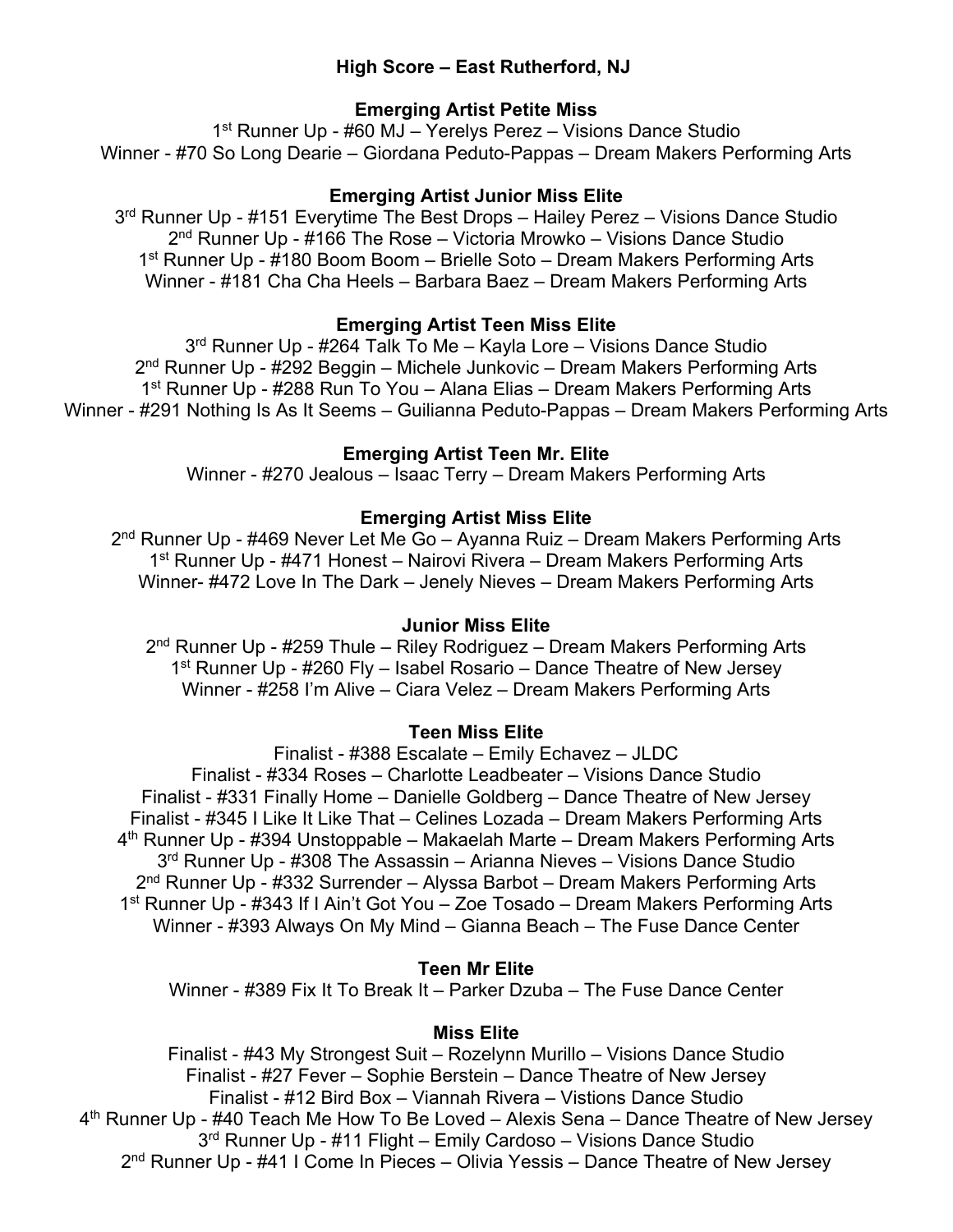1st Runner Up - #23 The Story – Madysen Decanio – Exposure Dance Studio Winner - #37 Bandages – Sophie Cooper – The Fuse Dance Center

# **Tiny Recreational Solo**

1st Place - #125 B A N J I Girl – Xori Williams – D.A.T. Dance Studio LLC

# **Mini Recreational Solo**

6<sup>th</sup> Place - #77 Lip Gloss – Lileth Vega – Dream Makers Performing Arts 5th Place - #78 Loyal Brave and True – Sloane Lambert – D.A.T. Dance Studio, LLC 4th Place - #83 Bigger is Better – Brooke Menzel – Dance Theatre of New Jersey 3<sup>rd</sup> Place - #80 Snow White Charm – Skylar Tadel – Visions Dance Studio 2nd Place - #85 Circus – Sofia Ciraldo – JLDC 1st Place - #84 Candyman – Jaylee Vargas – JLDC

## **Mini Intermediate Solo**

9th Place - #58 Better When I'm Dancing – Emily Koehler – Dance Theatre of New Jersey 8<sup>th</sup> Place - #64 I'm Cute – Hailey McGowen – Dance Theatre of New Jersey 7<sup>th</sup> Place - #60 MJ – Yerelys Perez – Visions Dance Studio 6<sup>th</sup> Place - #67 If My Friends Could See Me Now – Angela Alarcon – Dance Theatre of New Jersey 5<sup>th</sup> Place - #70 So Long Dearie – Giordana Peduto-Pappas – Dream Makers Performing Arts 4th Place - #129 Funky Monkey – Vanessa Jacob – MVMT Dance Center 3<sup>rd</sup> Place - #63 Over The Rainbow – Aurora Shifrin – Dance Theatre of New Jersey 2<sup>nd</sup> Place - #56 Queen – Kendall Baker – The Fuse Dance Center 1<sup>st</sup> Place - #57 My New Philosophy – Stephy Dema – The Studio

# **Mini Competitive Solo**

1<sup>st</sup> Place - #130 Little Shop – Gianna Maloney – Dance Theatre of New Jersey

## **Young Recreational Solo**

9<sup>th</sup> Place - #113 Amazing Maize – Daria Florentino – Dream Makers Performing Arts 8th Place - #98 Finesse – Dennis Samaniego – Visions Dance Studio 7<sup>th</sup> Place - #115 Follow The Leader – Alexa Taveras – Dream Makers Performing Arts 6th Place - #108 Latin Mix – Niyah Rosario – JLDC 5<sup>th</sup> Place- #116 Heaven Hop – Alycia Dago – Dream Makers Performing Arts 4th Place - #103 Ashes – Isabel Newgent – Dream Makers Performing Arts 3<sup>rd</sup> Place - #105 Man Like That – Taryn Dunn – Dream Makers Performing Arts 2nd Place - #111 Colors Of The Wind – Jelitza Gordon – JLDC 1<sup>st</sup> Place- #114 On Broadway – Patrick Noonan – Dream Makers Performing Arts

# **Young Intermediate Solo**

10<sup>th</sup> Place - #176 Godspeed – Alina LaPerle – Visions Dance Studio 9<sup>th</sup> Place - #172 Waking Up Slow – Clover Weitsman – The Fuse Dance Center 8<sup>th</sup> Place - #167 Everywhere I Go – Brooklynn Fancher – The Fuse Dance Center 7<sup>th</sup> Place - #169 Moon River – Kaitlyn Lozada – The Fuse Dance Center 6th Place - #145 Don't Speak – Angelika Bukakaus – Dream Makers Performing Arts 5<sup>th</sup> Place - #149 Royals - Victoria Kract - JLDC  $4<sup>th</sup>$  Place - #155 Like A Prayer – Isabella Matts – The Studio 3rd Place - #158 Icon – Luna Najera – Dream Makers Performing Arts 2nd Place - #180 Boom Boom – Brielle Soto – Dream Makers Performing Arts 1<sup>st</sup> Place - #181 Cha Cha Heels – Barbara Baez – Dream Makers Performing Arts

# **Young Competitive Solo**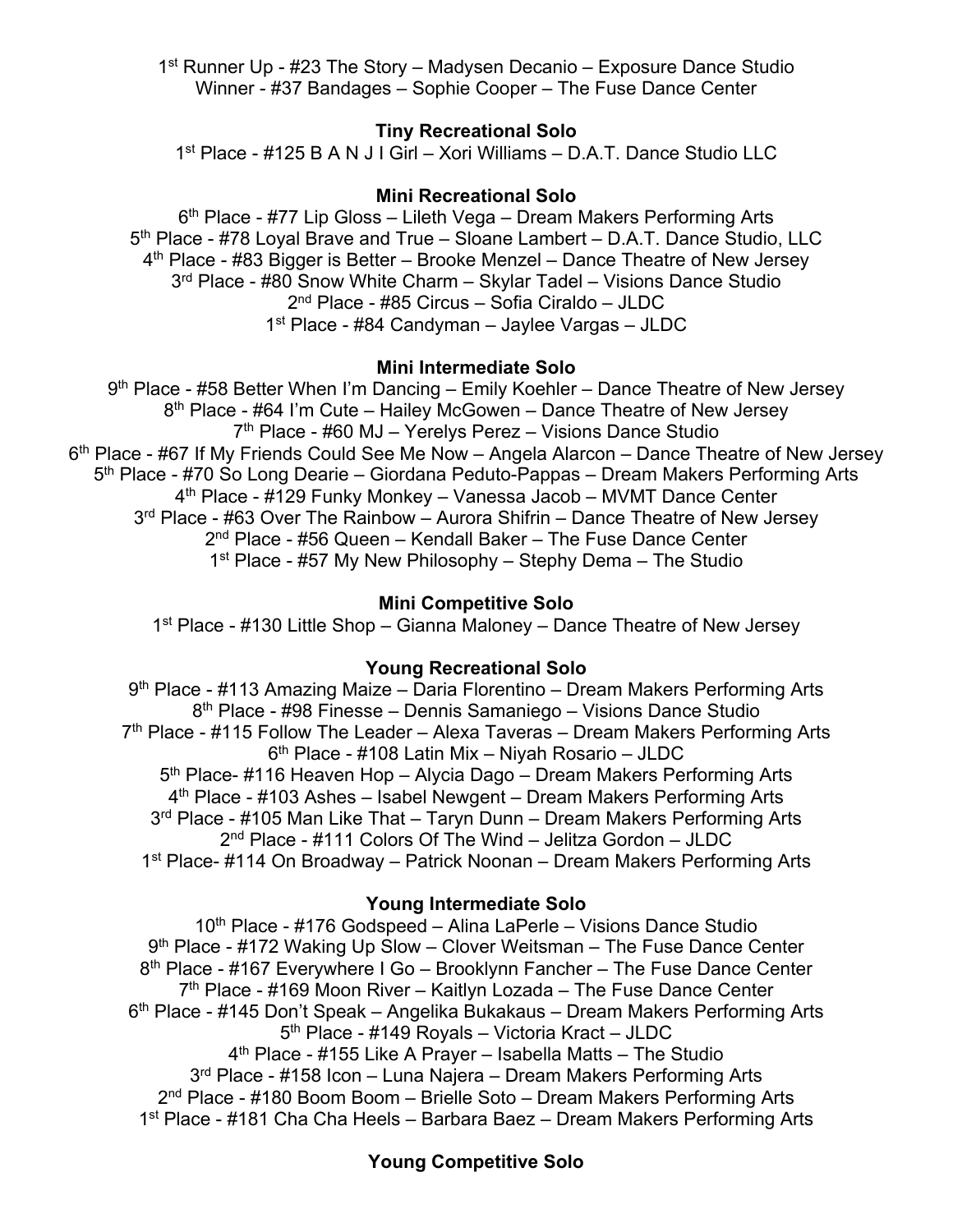$10<sup>th</sup>$  Place - #247 Unchained Melody – Emmeline Chu – Dance Theatre of New Jersey 9th Place - #260 Fly – Isabel Rosario – Dance Theatre of New Jersey 8<sup>th</sup> Place - #236 Shake The Room – Madison Wong – MVMT Dance Center  $7<sup>th</sup>$  Place - #245 Memories – Alexis Eulas – Dance Theatre of New Jersey 6th Place - #225 Mia – Mhia Garcia – JLDC 5<sup>th</sup> Place - #227 Saturn – Emilia Wojtak – MVMT Dance Center 4th Place - #243 Every Heart – Alexis Wong – MVMT Dance Center 3<sup>rd</sup> Place - #257 Blame It On The Boogie – Brynn Smith – The Fuse Dance Center 2<sup>nd</sup> Place - #241 On The Floor – Ciara Velez – Dream Makers Performing Arts 1<sup>st</sup> Place - #230 Rescue Me - Rylee Currie - MVMT Dance Center

## **Teen Recreational Solo**

 $4<sup>th</sup>$  Place – #262 Toxic – Destiny Bayron – Dream Makers Performing Arts 3<sup>rd</sup> Place - #266 Young and Beautiful – Alexis Gentolia – Dream Makers Performing Arts 2nd Place - #263 Social Stamina – Kaitlyn Carey – Mariann's School of Dance 1st Place - #265 Hurt – Eliana Baez – Dream Makers Performing Arts

### **Teen Intermediate Solo**

10<sup>th</sup> Place - #283 Gone – Aishwarys Patel – The Fuse Dance Center 9th Place - #275 Attitude – Katie Park – Northern Valley Dance Academy 8<sup>th</sup> Place - #284 The Writings On The Wall – Olivia Hall – The Fuse Dance Center 7th Place - #26*8* Game Of Survival – Damaris Flores – Visions Dance Studio  $6<sup>th</sup>$  Place - #416.1 Lonely – Erin Harris – Exposure Dance Studio 5th Place - #292 Beggin – Michele Junkovic – Dream Makers Performing Arts 4th Place - #282 Red Dust – Serenity Colon – Dream Makers Performing Arts 3rd Place - #288 Run To You – Alana Elias – Dream Makers Performing Arts 2nd Place - #291 Nothing Is As It Seems – Guilianna Peduto-Pappas 1st Place - #270 Jealous – Isaac Terry – Dream Makers Performing Arts

## **Teen Competitive Solo**

10<sup>th</sup> Place - #369 Seven Birds – Kaitlyn Barbieri – MVMT Dance Center 9<sup>th</sup> Place - #333 It's My Party – Kaelyn Newgent – Dream Makers Performing Arts 8th Place - #312 Make It Rain – Madison Hernandez – MVMT Dance Center  $7<sup>th</sup>$  Place - #389 Fix It To Break It – Parker Dzuba – The Fuse Dance Center 6th Place - #343 If I Ain't Got You – Zoe Tosado – Dream Makers Performing Arts 5th Place - #316 Locomotion – Makaelah Marte – Dream Makers Performing Arts  $4<sup>th</sup>$  Place - # 329 Hero – Ella Thomas – The Fuse Dance Center 3rd Place - #378 Moonlight – Karolina Wojtak – MVMT Dance Center  $2<sup>nd</sup> Place - #330 To Be Loved - Gianna Beach - The Fuse Dance Center$ 1st Place - #323 Whisper – Sophia Figurelli – MVMT Dance Center

## **Senior Intermediate Solo**

10<sup>th</sup> Place - #439 Hometown Glory – Isabella Navarro – Dream Makers Performing Arts 9th Place - #441 Amen – Olivia Baslin – Exposure Dance Studio 8<sup>th</sup> Place - #469 Never Me – Ayanna Ruiz – Dream Makers Performing Arts 7<sup>th</sup> Place - #454 Codependent – Milaina Risoli – Maywood Dance Center 6th Place - #462 Sparkling Diamonds – Elizabeth Fitzpatrick – Exposure Dance Studio 5th Place - #464 Ain't No Other Man – Sofia Cohen – The Studio 4th Place - #467 Can't Help Falling In Love – Morgan Caldarella – Exposure Dance Studio 3<sup>rd</sup> Place - #471 Honest – Nairovi Rivera – Dream Makers Performing Arts  $2<sup>nd</sup>$  Place - #472 Love In The Dark – Jenely Nieves – Dream Makers Performing Arts 1st Place - #422 Finding Peace – Dea Koutsivitis – Exposure Dance Studio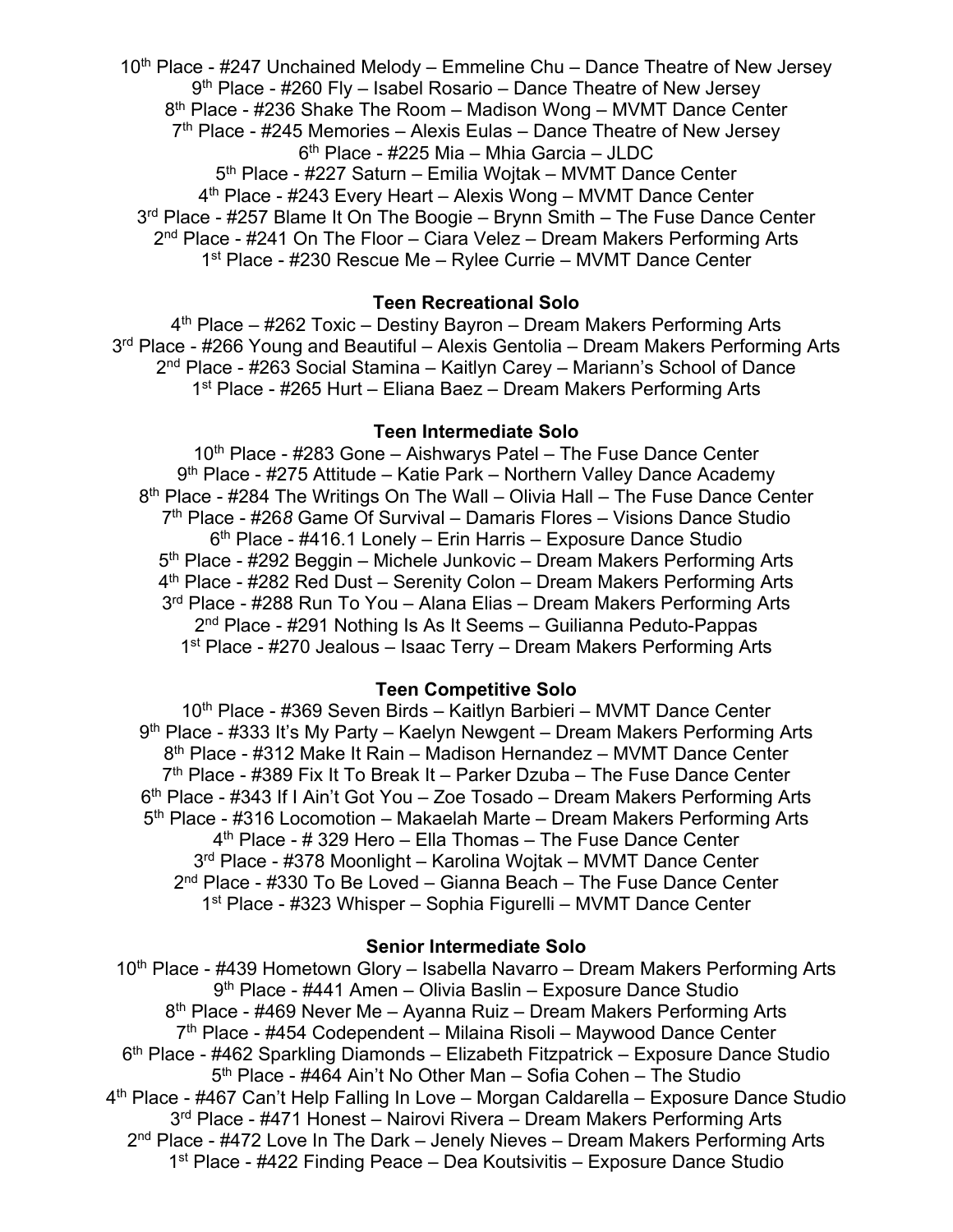## **Senior Competitive Solo**

10<sup>th</sup> Place - #49 She's Got A Way – Trinity Fischer – Dance Theatre of New Jersey 9<sup>th</sup> Place - #5 End of Love – Alexis Sena – Dance Theatre of New Jersey 8<sup>th</sup> Place - #19 See It In Your Eyes – Maddie Kozel – The Fuse Dance Center  $7<sup>th</sup>$  Place - #48 I Don't Want To Watch The World End With Someone Else – Robbie Ryser – The Studio

6th Place - #11 Flight – Emily Cardoso – Visions Dance Studio 5th Place - #15 Je Suis Malade – Adalia Feldman – Exposure Dance Studio 4th Place - #41 I Come In Pieces – Olivia Yessis – Dance Theatre of New Jersey 3<sup>rd</sup> Place - #23 The Story – Madysen Decanio – Exposure Dance Studio 2<sup>nd</sup> Place - #37 Bandages – Sophie Cooper – The Fuse Dance Center 1st Place - #33 It's All Coming Back To Me – Laura Barlieri – MVMT Dance Center

## **Tiny Recreational Duo/Trio**

1<sup>st</sup> Place - #90 Charlie's Angels – Visions Dance Studio

## **Mini Recreational Duo/Trio**

4<sup>th</sup> Place - #117 Girls Just Want To Have Fun – Visions Dance Studio 3rd Place - #119 Colors – Mariann's School of Dance 2nd Place - #121 A Million Dreams – JLDC 1<sup>st</sup> Place - #118 Dive Into The Pool – Dream Makers Performing Arts

## **Mini Intermediate Duo/Trio**

5<sup>th</sup> Place - #122 Go Gaga – Visions Dance Studio 4th Place - #102 Flashlight – Visions Dance Studio 3<sup>rd</sup> Place - #107 Latin Nights – Visions Dance Studio 2nd Place - #95 Attention – MVMT Dance Center 1<sup>st</sup> Place - #123 Bell Hop Boogie – Dance Theatre of New Jersey

## **Mini Competitive Duo/Trio**

2nd Place - #91 Every Girl's A Super Hero – Dance Theatre of New Jersey 1<sup>st</sup> Place - #97 Think – MVMT Dance Center

#### **Young Recreational Duo/Trio**

4th Place - #70.1 Don't Go Yet – Dream Makers Performing Arts 3<sup>rd</sup> Place - #74 Beautiful Thing - JLDC 2<sup>nd</sup> Place - #71 Like A Boy – Dream Makers Performing Arts 1<sup>st</sup> Place - #75 America's Greatest Pastime – Dream Makers Preforming Arts

#### **Young Intermediate Duo/Trio**

10<sup>th</sup> Place - #139 What Hurts The Most – The Dance Diamond 9<sup>th</sup> Place - #32 Zero To Hero – Exposure Dance Studio 8th Place - #133 Hotline – Visions Dance Studio 7th Place - #141 Dance Fever – Visions Dance Studio  $6<sup>th</sup>$  Place - #134 Drop – The Studio 5<sup>th</sup> Place - #137 I Will Survive – Exposure Dance Studio 4th Place - #138 Copycat – JLDC 3<sup>rd</sup> Place - #132 Wings – The Dance Diamond 2nd Place - #142 I'm A Lady – Exposure Dance Studio 1<sup>st</sup> Place - #135 Yikes – Northern Valley Dance Academy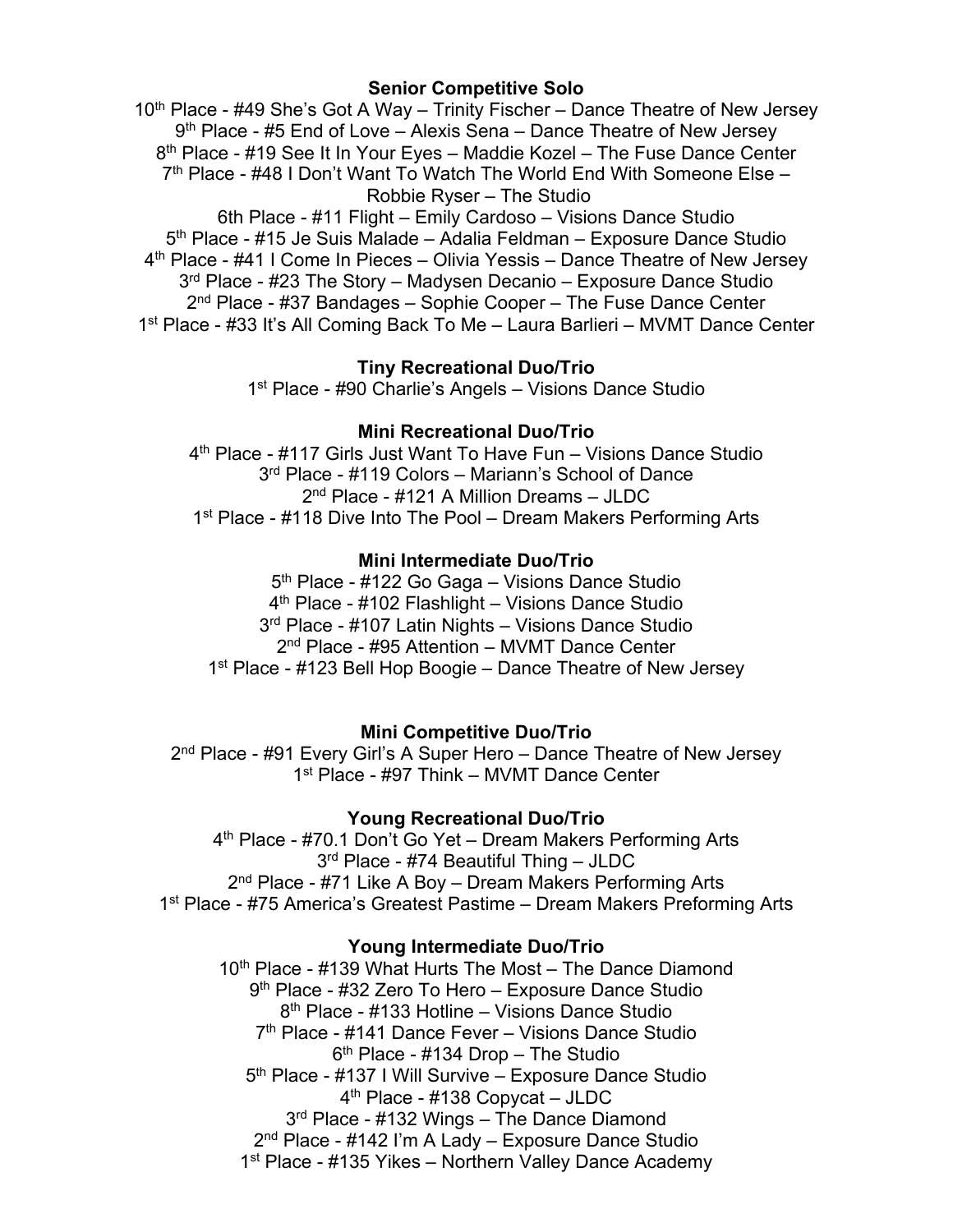## **Young Competitive Duo/Trio**

9<sup>th</sup> Place - #202 Too Many Fish In the Sea – Mariann's School of Dance 8<sup>th</sup> Place - #199 Only The Strong – Mariann's School of Dance 7<sup>th</sup> Place - #192 Ghostbusters – Visions Dance Studio 6th Place - #200 Three Little Birds – MVMT Dance Center 5<sup>th</sup> Place - #197 Black Swan – Dance Theatre of New Jersey 4th Place - #207 Surrender Your Heart – Dance Theatre of New Jersey 3<sup>rd</sup> Place - #206 It's Your Thing – MVMT Dance Center 2<sup>nd</sup> Place - #203 Small World – MVMT Dance Center 1<sup>st</sup> Place - #196 Echo – MVMT Dance Center

## **Teen Intermediate Duo/Trio**

7<sup>th</sup> Place - #361 Watch The Yard - D.A.T. Dance Studio LLC 6<sup>th</sup> Place - #409 Train Wreck – Northern Valley Dance Academy 5th Place - #418 Rihanna – The Studio 4<sup>th</sup> Place - #419 Little Voice – Northern Valley Dance Academy 3<sup>rd</sup> Place - #403 How To Save A Life – The Studio 2<sup>nd</sup> Place - #419.1 Free Me – Dream Makers Performing Arts 1<sup>st</sup> Place - #418.1 If Only – Dream Makers Performing Arts

## **Teen Competitive Duo/Trio**

8<sup>th</sup> Place - #306 Mother Knows Best - Visions Dance Studio  $7<sup>th</sup>$  Place -#305 A Way To You Again – Dance Theatre of New Jersey  $6<sup>th</sup>$  Place - #300 7-11 – Visions Dance Studio 5<sup>th</sup> Place - #304 Selah – MVMT Dance Center 4<sup>th</sup> Place - #297 Body Language – MVMT Dance Center 3<sup>rd</sup> Place - #307 Sweet Dreams – Dream Makers Performing Arts 2<sup>nd</sup> Place - #296 What A Difference – MVMT Dance Center 1<sup>st</sup> Place - #301 We Carry On – MVMT Dance Center

#### **Senior Intermediate Duo/Trio**

3<sup>rd</sup> Place - #433 Trouble – Exposure Dance Studio 2<sup>nd</sup> Place - #431 Shout Out To My Ex – Exposure Dance Studio 1<sup>st</sup> Place - #432 Lost Without You – Dream Makers Performing Arts

## **Senior Competitive Duo/Trio**

4th Place - #55 Holy Water – Mariann's School of Dance 3<sup>rd</sup> Place - #54 House of The Rising Sun – Visions Dance Studio 2<sup>nd</sup> Place - #52 The Two Sides of You – Exposure Dance Studio 1<sup>st</sup> Place - #53 You There – MVMT Dance Center

# **Tiny Recreational Small Group**

1<sup>st</sup> Place - #87 Let Me Entertain You – MVMT Dance Center

# **Mini Recreational Small Group**

 $10<sup>th</sup>$  Place – #66 Dinero – Visions Dance Studio 9<sup>th</sup> Place - #13 I Want Candy – Mariann's School of Dance 8th Place - #26 A Little Night Music – Mariann's School of Dance 7th Place - #79 Hit The Road Jack – JLDC 6th Place - #72 Imma Be – Visions Dance Studio 5th Place - #65 Zapateado – JLDC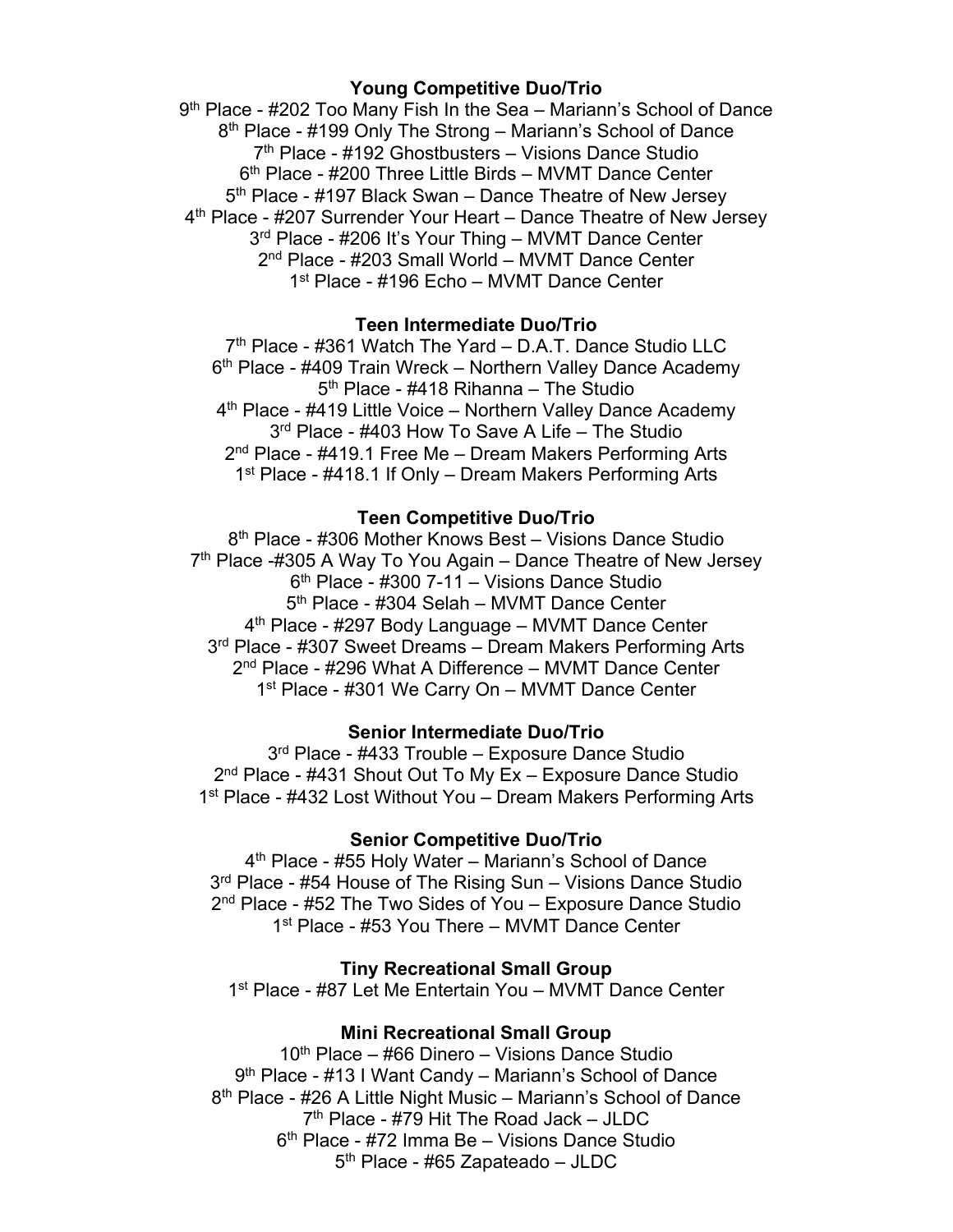$4<sup>th</sup>$  Place - #61 Wannabe – JLDC 3<sup>rd</sup> Place - #99 Material Girl – Dream Makers Performing Arts 2<sup>nd</sup> Place - #82 Footloose – Dream Makers Performing Arts 1st Place - #73 Run The World – JLDC

## **Mini Intermediate Small**

 $6<sup>th</sup>$  Place - #124 Bang Dem Sticks – The Studio 5<sup>th</sup> Place - #127 Escapade – D.A.T. Dance Studio LLC 4th Place - #119.1 Here Comes The Sun – MVMT Dance Center 3<sup>rd</sup> Place - #120 Over the Pond – Mariann's School of Dance  $2<sup>nd</sup>$  Place - #128 Young and Beautiful – The Studio 1st Place - #126 Little Bird – Mariann's School of Dance

### **Young Recreational Small Group**

7th Place - #86 Unsteady – Mariann's School of Dance 6th Place - #104 Girls – Dream Makers Performing Arts 5<sup>th</sup> Place - #93 Black and Gold – Mariann's School of Dance 4th Place - #89 In Da Ghetto – JLDC 3<sup>rd</sup> Place - #92 Lights Camera Action – Dream Makers Performing Arts 2<sup>nd</sup> Place - #94 Dear Future Husband - JLDC 1st Place - #81 Fuego – JLDC

### **Young Intermediate Small Group**

10<sup>th</sup> Place - #209 Haven't You Heard – Visions Dance Studio 9<sup>th</sup> Place - #217 Hummingbird – Visions Dance Studio 8th Place - #208 I'm Good – The Studio  $7<sup>th</sup>$  Place - #204 Nails Hair Hips Heels – The Studio  $6<sup>th</sup>$  Place - #212 It's Raining Men – The Fuse Dance Center 5th Place - #214 Confident – The Studio 4<sup>th</sup> Place - #216 Falling – The Fuse Dance Center 3<sup>rd</sup> Place - #213 All The Things Lost – The Fuse Dance Center 2<sup>nd</sup> Place - #213.1 Anything Goes – Dream Makers Performing Arts 1<sup>st</sup> Place - #221 Hide and Seek – Dream Makers Performing Arts

#### **Young Competitive Small Group**

9<sup>th</sup> Place - #223 Call The Law – Mariann's School of Dance 8<sup>th</sup> Place - #187 The Dr's In – MVMT Dance Center 7<sup>th</sup> Place - #210 Baillar – Dream Makers Performing Arts 6<sup>th</sup> Place - #215 Heaven I Know – MVMT Dance Center 5<sup>th</sup> Place - #218 Heart of A Lion – MVMT Dance Center 4th Place - #219 Fallen Angel – Mariann's School of Dance 3rd Place - #224 Ruby Blue – The Fuse Dance Center 2<sup>nd</sup> Place - #220 Made of Stone – The Fuse Dance Center 1<sup>st</sup> Place - #211 Everything Evaporate – MVMT Dance Center

### **Teen Recreational Small Group**

2nd Place - #298 Oh So Quiet – Mariann's School of Dance 1<sup>st</sup> Place - #293 Groceries – Mariann's School of Dance

#### **Teen Intermediate Small Group**

10<sup>th</sup> Place - #354 Heaven Is A Place On Earth – The Studio 9<sup>th</sup> Place - #359 Electric Love – Maywood Dance Center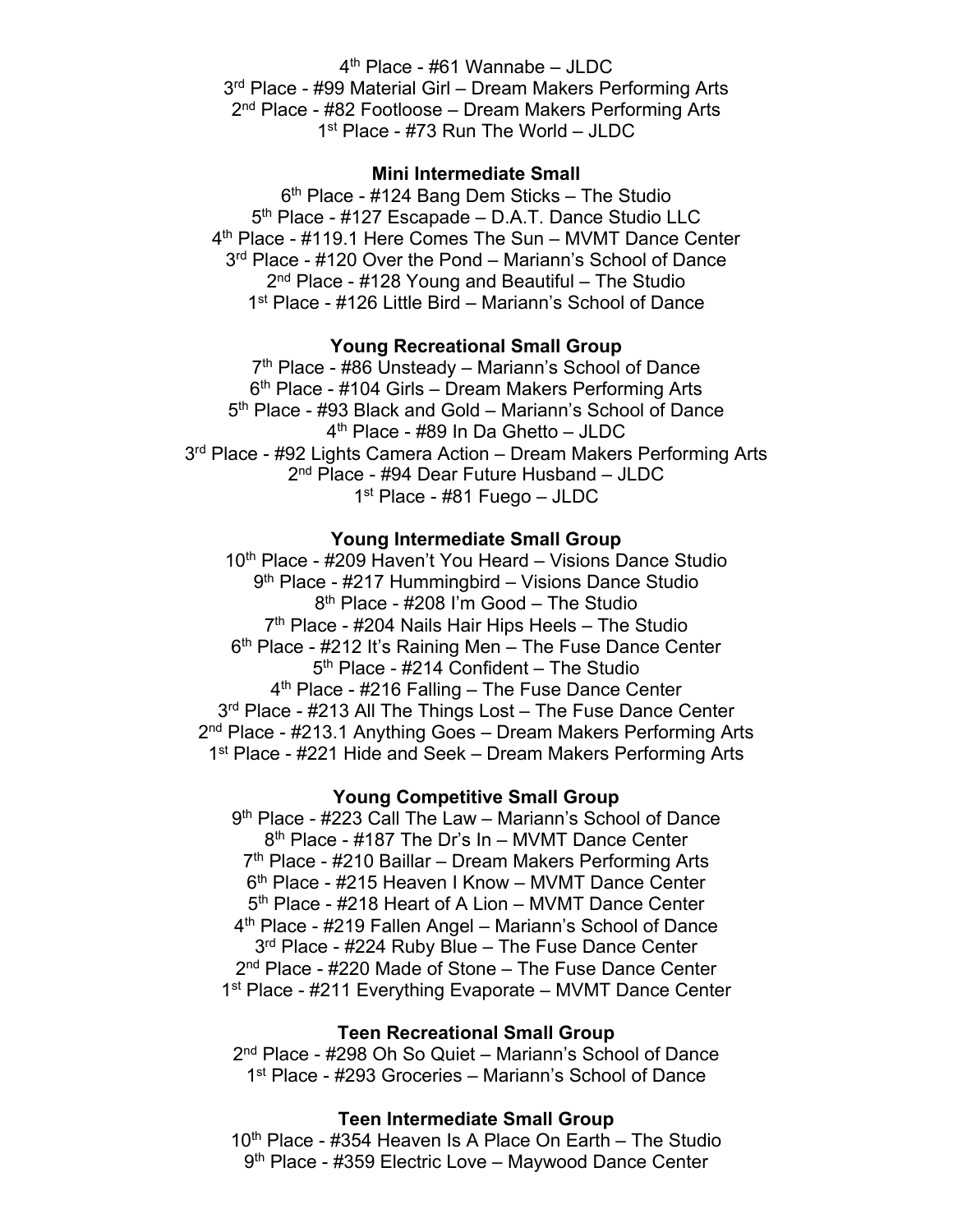8th Place - #350 Conceited – The Studio 7th Place - #348 Toy Box – The Studio  $6<sup>th</sup>$  Place – #360 Us – The Studio 5<sup>th</sup> Place - #336 Britney – Dream Makers Performing Arts 4<sup>th</sup> Place - #353 The Lake – Dream Makers Performing Arts 3rd Place - #346 Guitarra – JLDC 2<sup>nd</sup> Place - #294 Bad – Dream Makers Performing Arts 1<sup>st</sup> Place - #347 Amen – Dream Makers Performing Arts

### **Teen Competitive Small Group**

 $10<sup>th</sup>$  Place - #401 Earthquake – Visions Dance Studio 9<sup>th</sup> Place - #416 After The Storm – MVMT Dance Center 8<sup>th</sup> Place - #407 Kairos – Dream Makers Performing Arts 7<sup>th</sup> Place - #400 Islands – Central Park Dance Studio 6th Place - #358 Youth – Central Park Dance Studio 5<sup>th</sup> Place - #402 Black Cat – Dream Makers Performing Arts 4<sup>th</sup> Place - #410 Cold Hearted Snake – MVMT Dance Center 3<sup>rd</sup> Place - #404 To Build A Home – MVMT Dance Center 2nd Place - #399 Part II – The Fuse Dance Center 1<sup>st</sup> Place - #397 Amen – MVMT Dance Center

#### **Senior Competitive Small Group**

6<sup>th</sup> Place - #459 Now And Later – The Fuse Dance Center 5th Place - #474 Alright – Mariann's School of Dance 4<sup>th</sup> Place - #466 The Way We Do - The Fuse Dance Center 3<sup>rd</sup> Place - #476 Mama – The Fuse Dance Center 2<sup>nd</sup> Place - #465 Falling – Mariann's School of Dance 1<sup>st</sup> Place - #430 The Mystery of Life – The Fuse Dance Center

## **Adult Competitive Small Group**

1<sup>st</sup> Place - #475 Melanated Magic – D.A.T. Dance Studio, LLC

## **Mini Recreational Large Group**

1st Place - #100 Read All About It – JLDC

#### **Mini Intermediate Large Group**

4<sup>th</sup> Place - #76 Rich Girl – The Fuse Dance Center 3<sup>rd</sup> Place - #69 Girl's Night Out - The Fuse Dance Center 2<sup>nd</sup> Place - #62 The Light That Never Fails – The Fuse Dance Center 1<sup>st</sup> Place - #109 Head & Heart – MVMT Dance Center

#### **Mini Competitive Large Group**

1<sup>st</sup> Place - #101 Be Our Guest – MVMT Dance Center

**Young Recreational Large Group**

1<sup>st</sup> Place - #88 Winter Bird – Dream Makers Performing Arts

#### **Young Intermediate Large Group**

9th Place - #189 Zero To Hero – Central Park Dance Studio 8<sup>th</sup> Place - #179 Grown - The Fuse Dance Center  $7<sup>th</sup>$  Place - #195 Cosmic Love – The Fuse Dance Center 6th Place - #194 The Cure – Central Park Dance Studio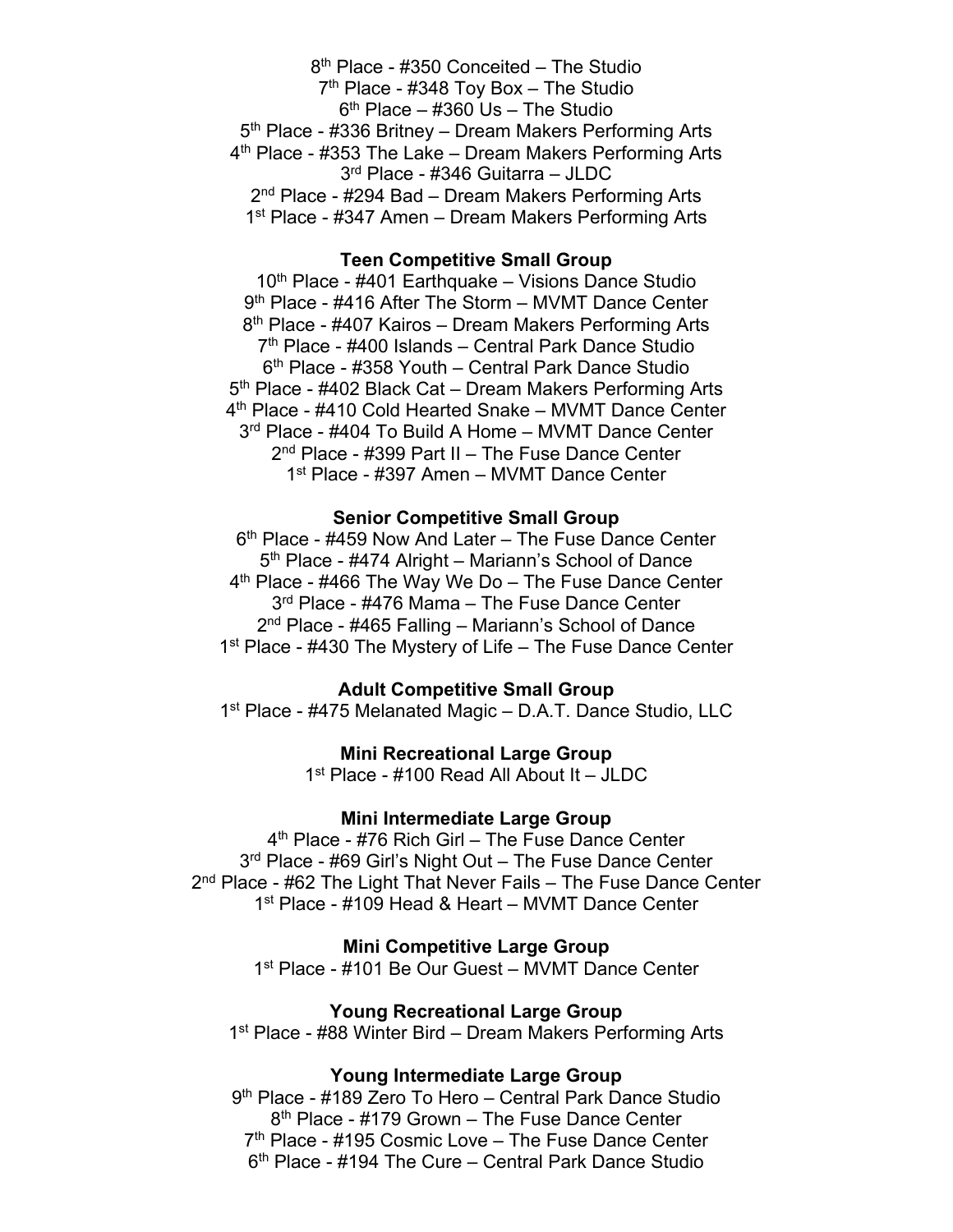5<sup>th</sup> Place - #201 Na Na Na – The Fuse Dance Center 4th Place - #190 Angel By The Wing – The Fuse Dance Center 3rd Place - #184 Icons Don't Care – Central Park Dance Studio 2<sup>nd</sup> Place - #182 Satellite – Dream Makers Performing Arts 1<sup>st</sup> Place - #193 Hey Pachuco – Dream Makers Performing Arts

## **Young Competitive Large Group**

3<sup>rd</sup> Place - #222 No Brainer – MVMT Dance Center 2<sup>nd</sup> Place - #188 Somewhere Over The Rainbow – Dream Makers Performing Arts 1<sup>st</sup> Place - #198 See the Love – Dream Makers Performing Arts

## **Teen Recreational Large Group**

2nd Place - #422 Hold My Hand – Mariann's School of Dance 1<sup>st</sup> Place - #415 Painter – Mariann's School of Dance

## **Teen Intermediate Large Group**

2<sup>nd</sup> Place - #295 Kill The Lights – Maywood Dance Center 1<sup>st</sup> Place #299 Tilt Ya Head – Dream Makers Performing Arts

## **Teen Competitive Large Group**

10<sup>th</sup> Place - #449 Sweet Dreams - JLDC 9<sup>th</sup> Place - #414 My Way – The Fuse Dance Center 8<sup>th</sup> Place - #427 Last Dance – Mariann's School of Dance  $7<sup>th</sup>$  Place - #451 Never Enough – The Fuse Dance Center 6th Place - #434 VII – MVMT Dance Center 5<sup>th</sup> Place - #426 How It Ends – MVMT Dance Center 4<sup>th</sup> Place - #372 The Corner – The Fuse Dance Center 3<sup>rd</sup> Place - #443 My Heart Will Go On – The Fuse Dance Center 2<sup>nd</sup> Place - #437 Underground – Marian"s School of Dance 1<sup>st</sup> Place - #424 The Ending – The Fuse Dance Center

#### **Senior Competitive Large Group**

2<sup>nd</sup> Place - #436 Big Spender - The Fuse Dance Center 1<sup>st</sup> Place - #470 Life In The City – The Fuse Dance Center

**Young Recreational Line** 

1<sup>st</sup> Place - #143 Grease – Dance Makers Performing Arts

**Young Intermediate Line**  1st Place - #185 Mr 305 – The Fuse Dance Center

### **Young Competitive Line**

1<sup>st</sup> Place - #183 Sweatin' to the 80's – MVMT Dance Center

### **Teen Competitive Line Group**

3<sup>rd</sup> Place - #421 It's Britney – MVMT Dance Center 2nd Place - #363 Wonder – Dream Makers Performing Arts 1<sup>st</sup> Place - #362 Bruno Babes – The Fuse Dance Center

**Young Intermediate Production** 1<sup>st</sup> Place - #186 What You're Waiting For – The Studio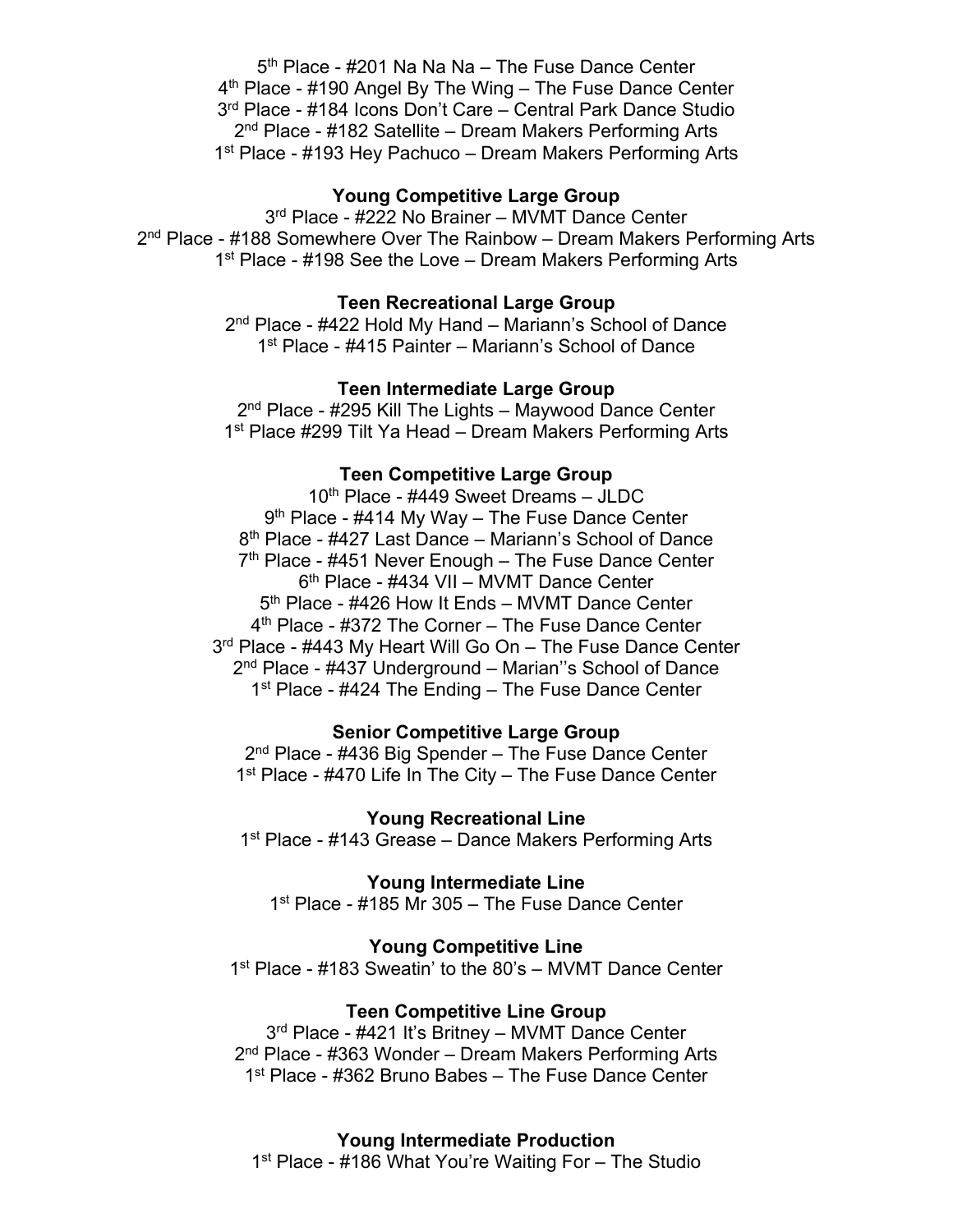## **Young Competitive Production**

1<sup>st</sup> Place - #191 Let's Get Ready To Rumble – MVMT Dance Center

### **Teen Competitive Production**

1<sup>st</sup> Place - #423 Moulin Rouge – Dream Makers Performing Arts

### **Judges Choice Awards**

#### **Outstanding Entertainment**

#101 Be Out Guest – MVMT Dance Center #184 Icons Don't Care – Central Park Dance Studio #363 Wonder – Dream Makers Performing Arts #425 Echa La Pa Ca - JLDC

#### **Showmanship**

#14 Dance Like This – My Passion Dance Studio #81 Fuego – JLDC #132 Wings – The Dance Diamond #154 The Icon – D.A.T. Dance Studio #192 Ghostbusters – Visions Dance Studio #295 Kill The Lights – Maywood Dance Center #465 Falling – Mariann's School of Dance

### **Technical Excellence**

#33 It's All Coming Back – MVMT Dance Center #41 I Come In Pieces – Dance Theatre of New Jersey #330 To Be Loved – The Fuse Dance Center #426 How It Ends – MVMT Dance Center

### **Emotional Execution**

#15 Je Suis Malade – Exposure Dance Studio #103 Ashes – Dream Makers Performing Arts #155 Like A Prayer – The Studio #415 Painter – Mariann's School of Dance #442 Finding Peace – Exposure Dance Studio

#### **Outstanding Choreography**

#37 Bandages – The Fuse Dance Center #120 Over The Pond – Mariann's School of Dance #220 Made of Stone – The Fuse Dance Center #397 Amen – MVMT Dance Center #424 The Ending – The Fuse Dance Center

**ADCC 2022 Studio of Excellence –** Central Park Dance Studio

**Overall High Point Student Choreography -** #289 Beauty and Struggle – Farah Hadi – D.A.T. Dance Studio LLC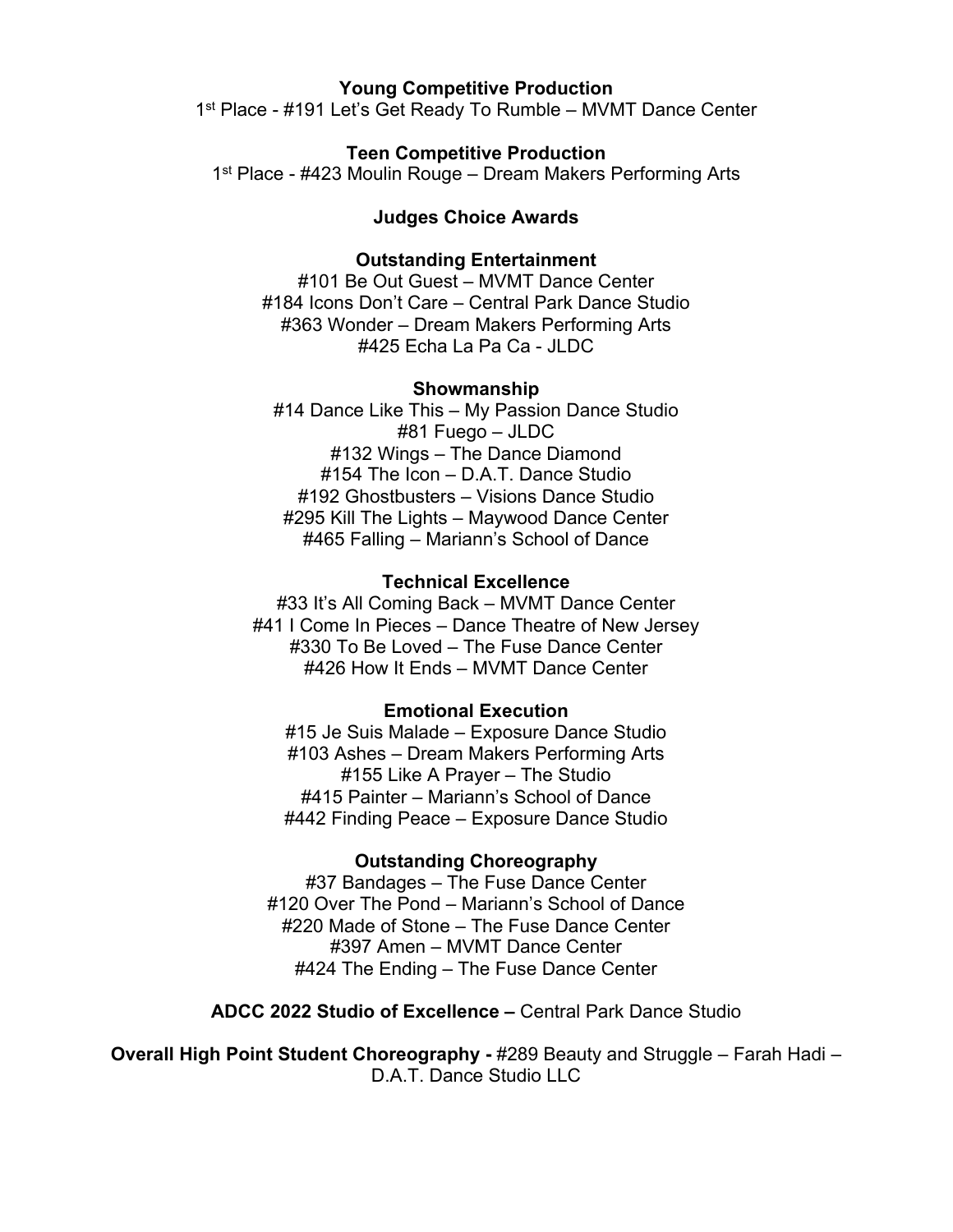**Overall High Point Recreational Solo/Duo/Trio -** #114 On Broadway – Patrick Noonan – Dream Makers Performing Arts

**Overall High Point Recreational Group/Line/Production** - #143 Grease – Dream Makers Performing Arts

**Overall High Point Intermediate Solo/Duo/Trio -** #181 Cha Cha Heels – Barbara Baez – Dream Makers Performing Arts

**Overall High Point Intermediate Group/Line/Production** -#193 Hey Pachuco – Dream Makers Performing Arts

**Overall High Point Competitive Solo/Duo/Trio** - #33 It's All Coming Back – Laura Barbieri – MVMT Dance Center

**Overall High Point Competitive Groups/Lines/Production -** #211 Everything Evaporate – MVMT Dance Center

## **Elite Team**

#2 All Shook Up – Dance Theatre of New Jersey #3 Heart of Glass – Dance Theatre of New Jersey #4 Low Light – Dance Theatre of New Jersey #5 End of Love – Dance Theatre of New Jersey #11 Flight – Visions Dance Studio #15 Je Suis Malade – Exposure Dance Studio #16 Turning Pages – JLDC #18 Lost – The Fuse Dance Center #23 The Story – Exposure Dance Studio #30 Dangerous – Mariann's School of Dance #36 A Million Years Ago – The Fuse Dance Center #37 Bandages – The Fuse Dance Center #41 – I Come In Pieces – Dance Theatre of New Jersey #43 My Strongest Suit – Visions Dance Studio #45 1977 MVMT Dance Center #48 I Don't Want to Watch the World End with Someone Else – The Studio #49 She's Got A Way – Dance Theatre of New Jersey #51 Bailar – My Passion Dance Studio #53 You There – MVMT Dance Center #54 House of The Rising Sun – Visions Dance Studio #56 Queen – The Fuse Dance Center #75 America's Greatest Pastime – Dream Makers Performing Arts #80 Snow White Charm – Visions Dance Studio #92 Lights Camera Action – Dream Makers Performing Arts #95 Attention – MVMT Dance Center #103 Ashes – Dream Makers Performing Arts #105 Man Like That - Dream Makers Performing Arts #107 Latin Nights – Vision Dance Studio #110 Halo - Dream Makers Performing Arts #111 Colors of The Wind – JLDC #114 On Broadway - Dream Makers Performing Arts #116 Heaven Hop - Dream Makers Performing Arts #118 Dive Into The Pool - Dream Makers Performing Arts #121 A Million Dreams – JLDC #123 Bell Hop Boogie – Dance Theatre of New Jersey #129 Funky Monkey – MVMT Dance Center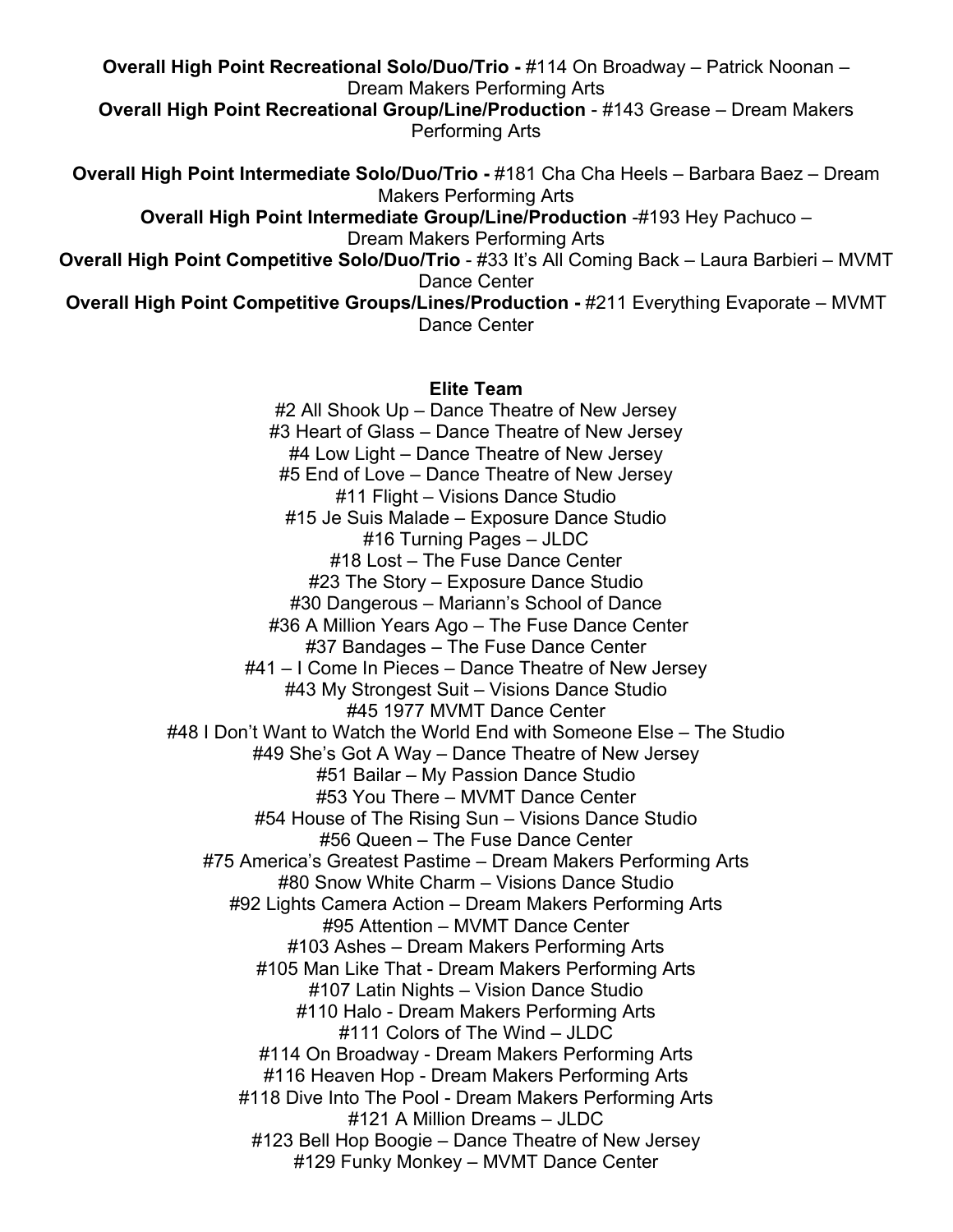#130 Little Shop – Dance Theatre of New Jersey #132 Wings – The Dance Diamond #135 Yikes – Northern Valley Dance Academy #137 I Will Survive – Exposure Dance Studio #138 Copycat – JLDC #142 I'm A Lady – Exposure Dance Studio #149 Royals – JLDC #157 Ciao Bella – Dream Makers Performing Arts #165 You Are So Beautiful – Dream Makers Performing Arts #167 Everywhere I Go – The Fuse Dance Center #169 Moon River – The Fuse Dance Center #172 Waking Up Slow – The Fuse Dance Center #176 Godspeed – Visions Dance Studio #181 Cha Cha Heels – Dream Makers Performing Arts #192 Ghostbusters – Visions Dance Studio #194 The Cure – Central Park Dance Studio #196 Echo - MVMT Dance Center #199 Only The Strong – Mariann's School of Dance #203 Small World – MVMT Dance Center #214 Confident – The Studio #216 Falling – The Fuse Dance Center #219 Fallen Angel – Mariann's School of Dance #220 Made Of Stone – The Fuse Dance Center #225 Mia – JLDC #226 Why – MVMT Dance Center #227 Saturn – MVMT Dance Center #236 Shake The Room – MVMT Dance Center #239 Someone In The Crowd – Dance Theatre of New Jersey #241 On The Floor – Dream Makers Performing Arts #242 Walk for Me – Dream Makers Performing Arts #243 Every Heart – MVMT Dance Center #244 You Say – MVMT Dance Center #245 Memories – Dance Theatre of New Jersey #251 My Strongest Suit – MVMT Dance Center #257 Blame It On The Boogie – The Fuse Dance Center #260 Fly – Dance Theatre of New Jersey #265 Hurt – Dream Makers Performing Arts #268 Game of Survival – Visions Dance Studio #270 Jealous – Dream Makers Performing Arts #275 Attitude – Northern Valley Dance Academy #277 Fever – Dream Makers Performing Arts #282 Red Dust – Dream Makers Performing Arts #284 The Writing's On The Wall – The Fuse Dance Center #288 Run To You – Dream Makers Performing Arts #289 Beauty and Struggle – D.A.T. Dance Studio LLC #297 Body Language – MVMT Dance Center #300 7-11 – Visions Dance Studio #312 Make It Rain – MVMT Dance Center #313 Dangerous – Dance Theatre of New Jersey #319 See Saw – Dance Theatre of New Jersey #320 Le Jazz Hot – JLDC #324 It Must Have Been Love – Dance Theatre of New Jersey